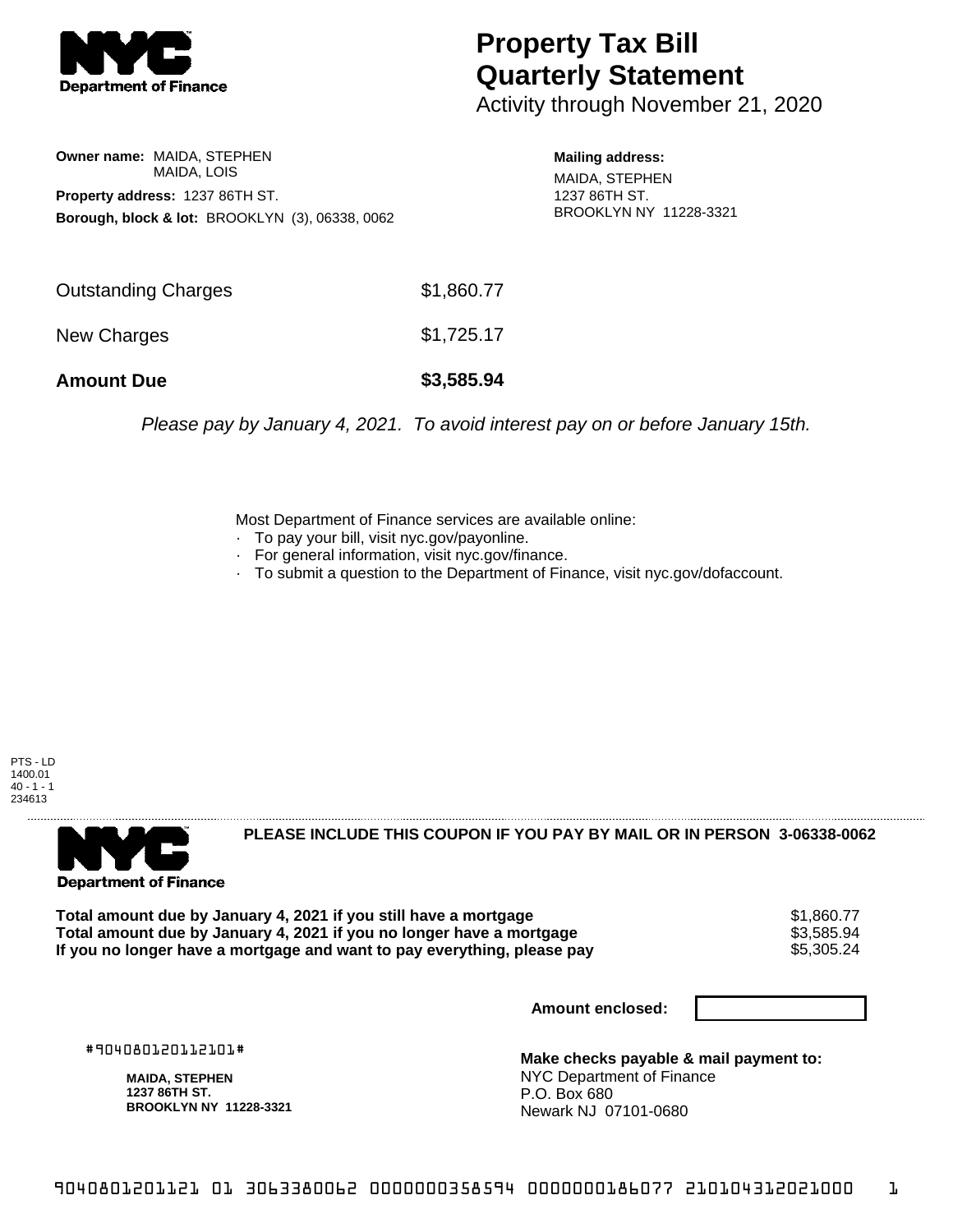

| <b>Billing Summary</b>                                                                                         | <b>Activity Date Due Date</b>           | Amount                   |
|----------------------------------------------------------------------------------------------------------------|-----------------------------------------|--------------------------|
| Outstanding charges including interest and payments                                                            |                                         | \$1,860.77               |
| <b>Finance-Property Tax</b>                                                                                    | 01/01/2021                              | \$1,746.15               |
| Adopted Tax Rate                                                                                               |                                         | $$-20.98$                |
| <b>Total amount due</b>                                                                                        |                                         | \$3,585.94               |
| <b>Tax Year Charges Remaining</b>                                                                              | <b>Activity Date</b><br><b>Due Date</b> | Amount                   |
| <b>Finance-Property Tax</b>                                                                                    | 04/01/2021                              | \$1,746.15               |
| <b>Adopted Tax Rate</b>                                                                                        |                                         | $$-20.98$                |
| Total tax year charges remaining                                                                               |                                         | \$1,725.17               |
| If you pay everything you owe by January 4, 2021, you would save:                                              |                                         | \$5.87                   |
| How We Calculated Your Property Tax For July 1, 2020 Through June 30, 2021                                     |                                         |                          |
|                                                                                                                |                                         | Overall                  |
| Tax class 1 - Small Home, Less Than 4 Families                                                                 |                                         | <b>Tax Rate</b>          |
| Original tax rate billed                                                                                       | 21.1670%                                |                          |
| New Tax rate                                                                                                   | 21.0450%                                |                          |
| <b>Estimated Market Value \$950,000</b>                                                                        |                                         |                          |
|                                                                                                                |                                         | <b>Taxes</b>             |
| <b>Billable Assessed Value</b>                                                                                 |                                         | \$34,396                 |
| <b>Taxable Value</b>                                                                                           | \$34,396 x 21.0450%                     |                          |
| <b>Tax Before Abatements and STAR</b>                                                                          |                                         | \$7,238.64<br>\$7,238.64 |
| Basic Star - School Tax Relief                                                                                 | $$-1,410.00$                            | $$-296.00**$             |
| Annual property tax                                                                                            |                                         | \$6,942.64               |
| Original property tax billed in June 2020                                                                      |                                         | \$6,984.60               |
| Change In Property Tax Bill Based On New Tax Rate                                                              |                                         | $$-41.96$                |
| ** This is your NYS STAR tax savings. For more information, please visit us at nyc.gov/finance or contact 311. |                                         |                          |

Please call 311 to speak to a representative to make a property tax payment by telephone.

For information about the interest rate charged on late payments, visit nyc.gov/taxbill.

## **Home banking payment instructions:**

- 1. **Log** into your bank or online bill pay website.
- 2. **Add** the new payee: NYC DOF Property Tax. Enter your account number, which is your boro, block and lot, as it appears here: 3-06338-0062 . You may also need to enter the address for the Department of Finance. The address is P.O. Box 680, Newark NJ 07101-0680.
- 3. **Schedule** your online payment using your checking or savings account.

## **Did Your Mailing Address Change?**

If so, please visit us at **nyc.gov/changemailingaddress** or call **311.**

When you provide a check as payment, you authorize us either to use information from your check to make a one-time electronic fund transfer from your account or to process the payment as a check transaction.